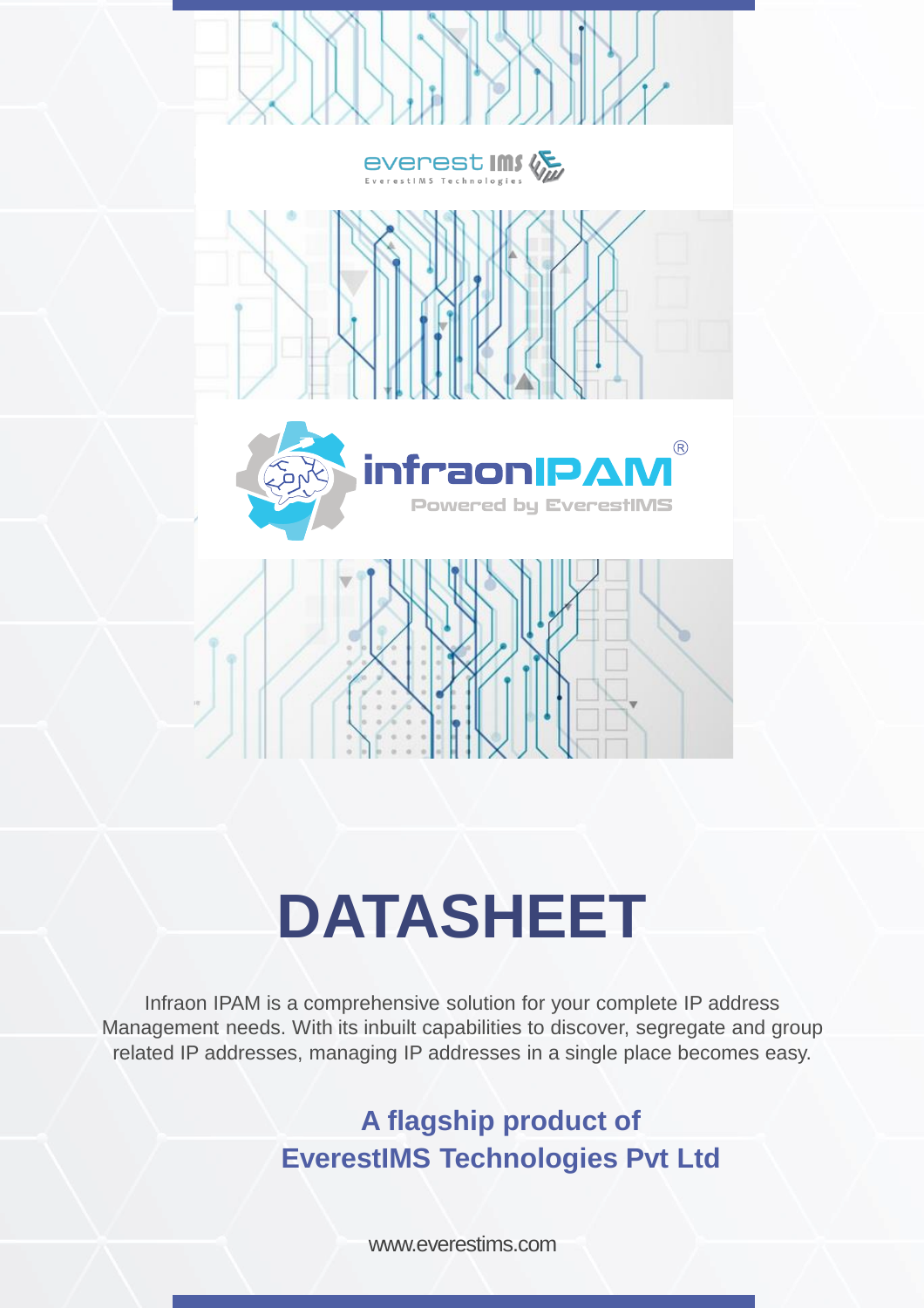

**Infraon IPAM is part of an all-in-one Enterprise grade**  integrated solution Integrated with to cater to all ITOM **requirements from monitoring, IPAM, service management , network configuration and many more.**

- Web based GUI for easy access with no client installations required
- Multi Browser support spanning Chrome, Firefox, Safari, Opera, IE 11+
- Multi protocol discovery
- IP v4 and IP v6 support
- Agent less deployments using standard protocols
- Easy adaptation to new devices / applications
- Centralized and remote secured access
- Open source environment supported deployment

# **FeatureList**

## IP Discovery and Logging

- Discovery of entire subnet, group of IP's , single IP etc.
- Discovery using multiple protocols like SNMP, Ping, NMAP Etc.
- Discovery via low level protocols like CDP, LLDP ARP etc.
- New IP's added are automatically discovered
- Discovery of network , servers, desktops, wireless devices, cctv etc..
- Discovery of IP's logical and physical components
- Discovery of multi-vendor like Cisco, HP, Juniper, Huawei, Checkpoint , Aruba, Ruckus etc..
- Addition of nodes / IP's vis CSV
- All activities, changes are logged
- Any critical changes are notified for its specific change.
- Logging via syslog and other standard protocols to external systems.

## **IP Address Management**

- System provides custom defined grouping and subgrouping of IP addresses that have been discovered
- Capability to reserve IP address for a certain group or restricting its allocation.
- System shows basic details like DNS Name, Last visible, IP status etc.
- Filtering and searching of IP address, names or any other information that is available during discovery
- Capability to assign policies for blocks of IP addresses
- Capability of grouping, tagging with different combination of information available in the system for each IP.
- Easily identify free IP, used IP and transit IP and filter on them.
- Reserve available IPs for future allocation from easy to use GUI.

#### **Modular and Distributed architecture**

- Multi-level distribution support with local and centralized access
- Secure data transfer between remote and central servers
- Scalable solution with multi location expansion
- No cost for remote probes.
- API enabled to interact with other systems

## **Inventory Collection**

- Collects Inventory details like IP Address, device name, status
- Collects additional details MAC address, device type, manufacture, port number, OS details
- Collects logical information like VLAN name, VLAN number, ID etc

### **User Management**

- Add / edit or remove users who can use the system.
- Password Policy
- External Directory Integration like Microsoft AD, TACACS+, **Radius**
- RBAC Role Based Access Control
- Multi tenant structure to restrict specific features to a specific type of user.

#### **Flexible & Customizable Reports**

- Highly Informational pre-configured reports
- Option of generating multiple reports in parallel for comparison and analysis
- User specific access to reports
- Scheduled automatic reports sent directly by the system
- Copy Report feature or quick reports creation based on existing report definitions Real-time Report support for specific analysis
- Multiple graph support (Trend, Bar, Pie, Area etc.)
- Export to multiple formats like PDF, Excel, CSV etc.
- Reports for knowing port consumption, IP history switch pot mapping, IP conflicts etc..